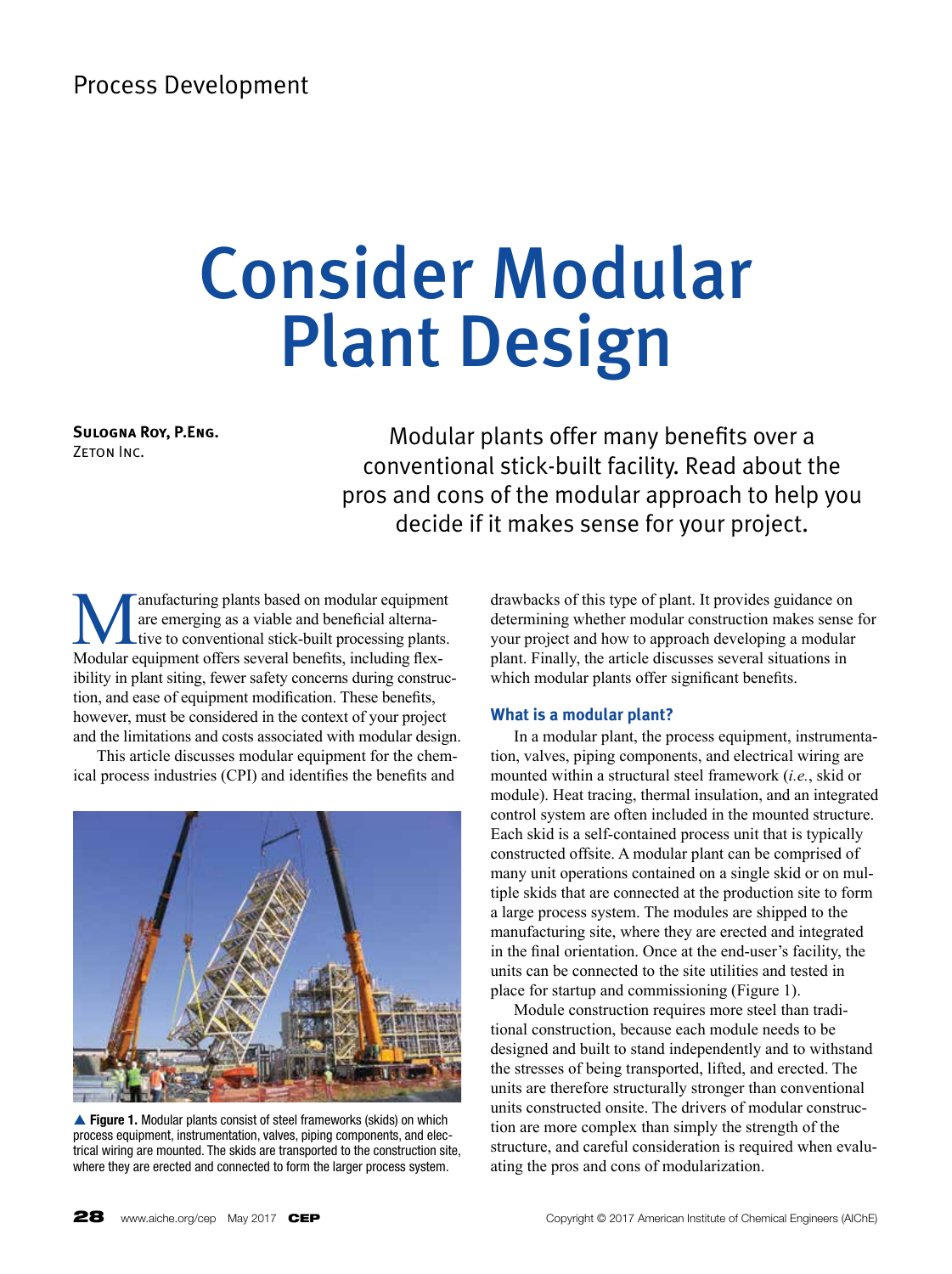# **The pros of going modular**

Modular construction does not make sense for all processing plants. However, it does offer many benefits.

*Worksite safety*. The construction of a CPI plant has fundamental risks and hazards associated with working at heights, the use of heavy machinery, electrical work, and so on. These risks and hazards are compounded by the conditions found at a typical construction site, which is often outdoors and amidst workers and existing infrastructure. In such an environment, equipment is susceptible to damage during installation and weather-related damage. Modular plants, on the other hand, are fabricated in a safer, controlled environment at an offsite, indoor location.

*Quality*. Modular equipment is often designed and built at the same location, which enables better communication between the design and build teams. With improved communication, equipment is often of a higher quality than traditional, onsite-constructed equipment.

*Schedule efficiency*. A quick turnaround period from concept to the finished product can be critical for companies operating in emerging markets or that face time-tomarket pressures. Modular plants can be constructed much faster than conventional plants for several reasons. The most significant is that the site and foundation work can be completed at the same time as the equipment fabrication. In addition, weather conditions will not delay or interfere with the construction schedule because the modules are built indoors.

*Flexibility*. A plant consisting of several small-scale production units offers flexibility that is not available to its large-scale counterpart. Small, skid-mounted production units can be operated at one centralized location or at several geographically dispersed locations, for instance near the source of raw materials or at the point where the product will be used. When all of the units are centrally located at the same site, output can be easily scaled to meet changing demand by adjusting the number of parallel units running. Distributed plants can be built with slight variations among them to account for the varying characteristics of feedstock or end-product requirements.

*Minimal site work*. Modular plants arrive at the final site pre-assembled, tested, and electrically wired, so they require minimal labor for equipment connection and troubleshooting during startup and commissioning.

As discussed, modular plants are operated as several process units in parallel at one location, or as separate units at geographically disperse locations. This might seem like it would necessitate additional labor. However, automation and control technology enables facilities to be controlled from a central location, so modular plants do not require significantly more labor than one large plant, as was the case before the technical advancements.

# **The cons of going modular**

While modular plants offer many benefits, those must be weighed against the drawbacks of modular construction.

*Transportation*. The limitations and costs associated with transporting equipment to the construction site must be considered when deciding whether it is a good idea to take the modular approach (Figure 2). In some situations, single pieces of equipment must be transported directly from the equipment manufacturer to the construction site; in such cases, mounting the equipment within a steel framework offers no additional benefits.

Transportation costs may still be an issue for equipment that does not need to be transported directly to the construction site. For example, the larger the equipment, the higher the complexity and costs of transporting that equipment. Roads often have restrictions on the height, width, and/or weight of trucks, which could either prevent modules from being transported by road or restrict the route that can be taken. Other transportation concerns include harsh weather and bad road conditions.

*Upfront engineering*. Another disadvantage of modular fabrication is the level of upfront engineering and planning required. Often a fully detailed and engineered package must be provided to the module fabricators before the equipment can be made. This also poses additional requirements for planning, communication, coordination, and project management among multiple parties, including the end-user, site contractor, and offsite module fabricators. Using a module fabricator with an experienced engineering design team reduces the scope of the required upfront engineering.

*Labor availability*. The availability of local, costeffective labor should be considered before deciding to take the modular approach. When the module fabrication is not very complex, limited engineering and supervision can direct onsite labor to complete work in a timely fashion.



▲ Figure 2. Careful consideration is required when deciding whether to take the modular approach. For example, road transportation may be subject to width, height, and/or weight limits, which may direct the route available for transporting modules to the manufacturing site or prevent the use of trucks.

*Article continues on next page*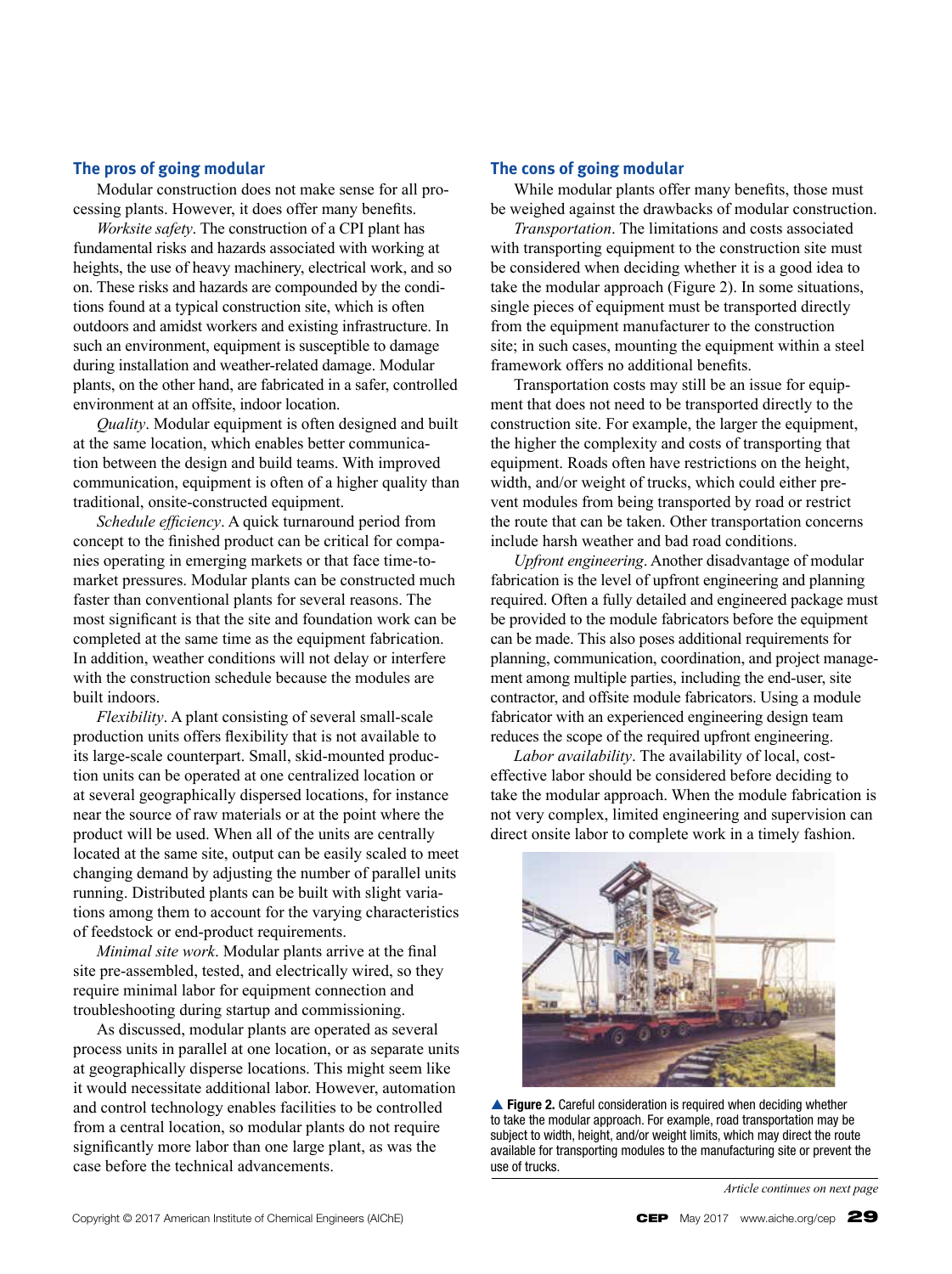The nature of the site and process need to be investigated prior to choosing the modular method of construction. Some projects, such as modifications or additions to an existing plant, may not lend themselves logistically to a modular system. In these cases, onsite field activities are often a better choice if site disturbances can be tolerated.

# **When to go modular**

When deciding whether to take the modular approach or construct your plant onsite, consider the pros and cons discussed in the previous sections of this article. Key questions to answer during this evaluation include:

• Is local labor limited and/or expensive?

• Are there risks associated with the production, storage, and transportation of your product?

• Do you want to minimize disruptions or congestion at your site?

• Do you require a high level of quality?

• Are scheduling benefits associated with parallel site and module construction important for your project?

• Will you need to perform extensive factory acceptance testing?

• Do you expect to need more process equipment for future facilities or to meet increasing demand?

• Is the technology and market for that technology immature?



▲ Figure 3. To reduce the risk of transporting hazardous chemical products, modular plants can be located at their point of use. This modular plant produces a hazardous chemical that is used at the site, and it can be relocated with ease and at minimal cost.

### **How to go modular**

A shift in approach is needed when you are building a modular plant. Modular plants are manufactured offsite and then connected onsite, which necessitates more upfront planning and design work. During the initial planning stages, the work must be divided into onsite and offsite activities. Documents needed during the initial stages of design include a detailed conceptual layout of the plant to determine site constraints and perimeter access, and energy and mass balances to determine the size and scope of the project. The initial planning phase of modularization should consider the end stages of the project, such as transportation and erection of the modules, to determine and address challenges early. Modules should be designed to allow for ease of transportation and reassembly.

Once you have decided to take the modular approach, it is a good idea to choose a module fabricator as soon as possible. Often, the key design parameters and hazard assessments are still being finalized in the initial stages of the project, so it is good to choose a module fabricator with engineering expertise so they can adjust to changes.

Effective communication among those involved in the design, construction, and final erection of a modularized plant is critical. Three-dimensional models of the modules and final plant can be used as communication tools.

The modular plant should be tested to the maximum extent possible in a remote fabrication shop to limit the time needed for reassembly, testing, and startup at the site. Therefore, the modules should be connected to the fullest extent possible at the fabricator's shop. Completing the factory acceptance testing (FAT) at the module fabricator's facility reduces the amount of onsite startup time and is an excellent opportunity for operator training.

# **Point-of-use production**

Modular plants can be located at the point of use, which makes sense for several applications, including processes that involve hazardous chemicals (Figure 3). The production,



▲ Figure 4. A commercial-scale pyrolysis facility was constructed with modular equipment. Biomass-based pyrolysis is an example of the type of process that could benefit from locating small production facilities at geographically disperse locations, such as where there is abundant biomass.